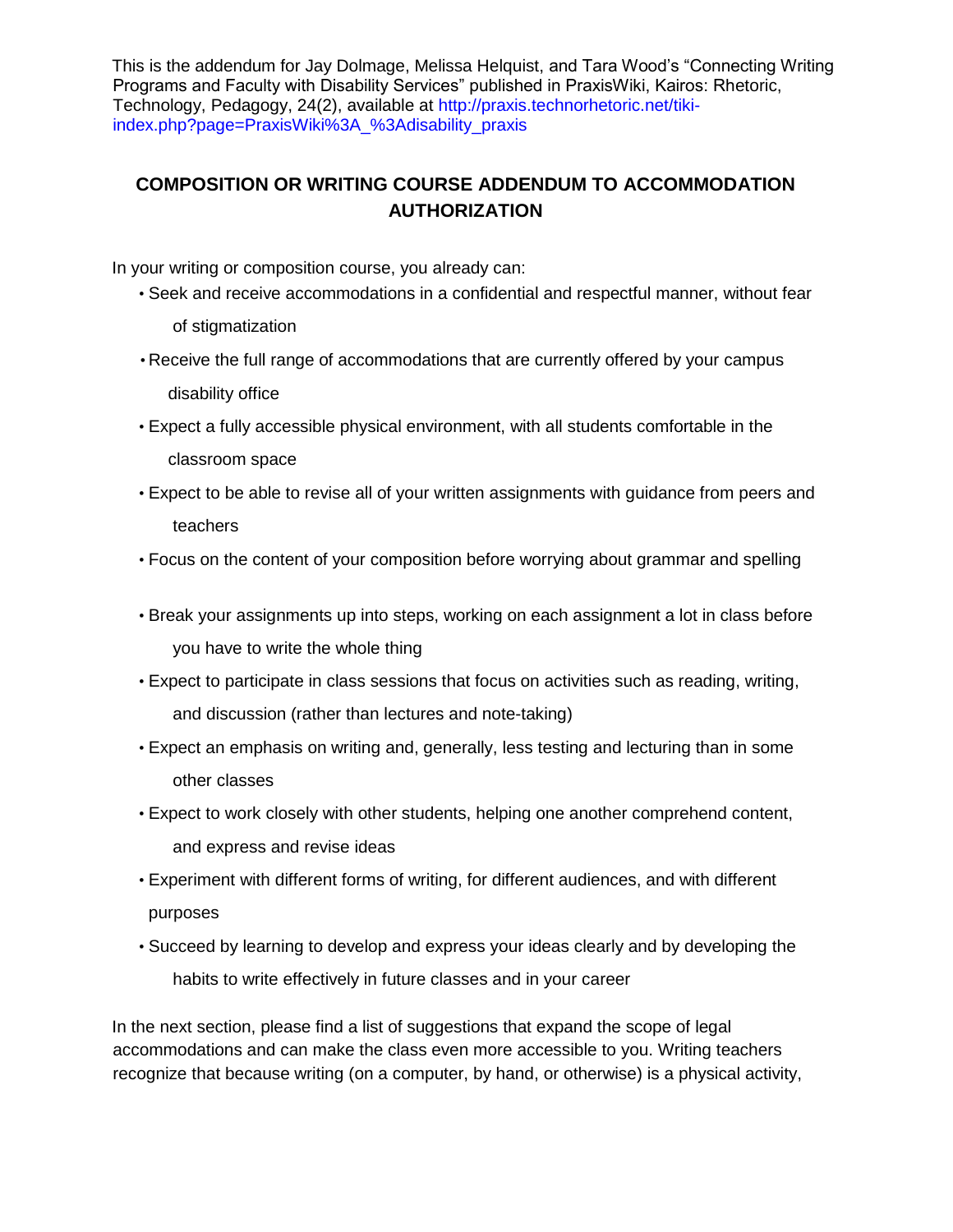we can take steps to facilitate this work. Also, we recognize that students ALL have different literacies, different writing strengths and goals.

Alter Classroom Dynamics To build on your existing strengths and to address individual

needs, you and your teacher might consider **altering the dynamics** of some in-class and assigned work in order to remove barriers by:

- Allowing for collaborative in-class options to translate oral work to written text and vice versa, perhaps by reading instructions and course texts aloud, recording class notes, describing images in verbal form, et cetera
- Negotiating deadlines or accepting rough work
- Providing feedback on course progress weekly
- Reading and responding to ideas and written drafts earlier and more often in the writing process
- Setting up tutoring at the Writing Center
- Extending time for in-class assignments
- Providing distraction-free settings for all work, in class and out, and paying attention to student's environmental needs and concerns
- Developing individualized rubrics for assessment

Access Content in Multiple Formats You and your teacher might also discuss ways to

**access course content and information in multiple formats**. For instance, your teacher might:

- Provide feedback on your own work in a variety of different formats, including audio, video or written feedback
- Hand out course documents and assignments, post them online, and give verbal reminders
- Make readings available in multiple formats, such as audio books or e-texts
- Engage the class in community note taking, where all students share the responsibility for taking class notes
- Provide large-print and pictorial notes of class discussion
- Post class notes online
- Avoid the use of red ink, print in larger print on yellow paper, et cetera, for ease of